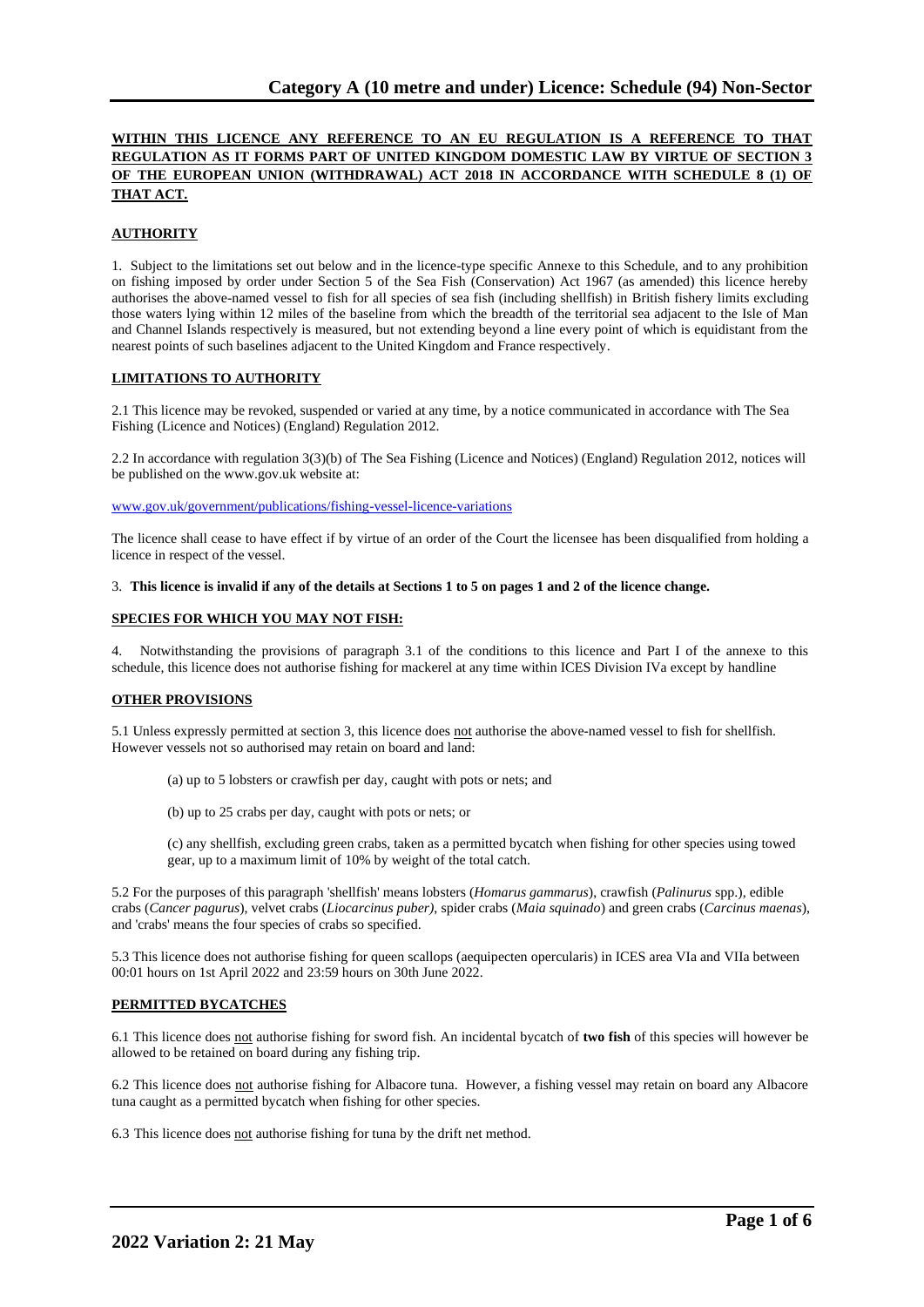6.4 This licence does not authorise fishing for undulate ray (*Raja undulata*). However, between the hours of 00:01 on 1st January and 23:59 on 30<sup>th</sup> April; and 00:01 on 1<sup>st</sup> September and 23:59 on 31<sup>st</sup> December each calendar year a fishing vessel may retain on board and land any undulate ray caught in ICES area VIId and VIIe as a bycatch when fishing for other species provided that the following conditions are met:

- (a) In VIId only: No more than 100 kilogrammes of undulate ray in live weight may be retained on board or landed per fishing trip,
- (b) In VIIe only: No more than 100 kilogrammes of undulate ray in live weight may be retained on board or landed per fishing trip, In Both VIId and VIIe:
- (c) In cases where it is not subject to the landing obligation set out in article 15 of Regulation (EU) 1380/2013, no undulate ray which measures less than 78 centimetres when measured from the tip of the snout to the tip of the tail shall be retained on board or landed,
- (d) In cases where it is not subject to the landing obligation set out in article 15 of Regulation (EU) 1380/2013, no undulate ray which measures more than 97 centimetres when measured from the tip of the snout to the tip of the tail shall be retained on board or landed,
- (e) No undulate ray may be transhipped,
- (f) Undulate ray may only be retained on board or landed whole or gutted.

# **BYCATCHES OF BLUEFIN TUNA (***THUNNUS THYNNUS***)**

7.1 The vessel is prohibited from targeting bluefin tuna.

7.2 Notwithstanding the provision in condition 7.1 above, incidental bycatches of bluefin tuna may be landed, subject to the conditions below.

7.3 Incidental bycatches may only be offered for sale when caught using one of the following gears:

- demersal trawls:
- pelagic trawls;
- seine nets;
- ring nets;
- fixed nets

7.4 Any bluefin tuna below the minimum conservation reference size must not be retained on board and instead must be returned, where possible unharmed, to the sea.

7.5 The vessel is limited to a bycatch of one bluefin tuna per fishing trip which may, subject to these conditions, be retained on board, landed and sold.

7.6 Permitted bycatches of bluefin tuna may only be sold to authorised registered merchants, further guidance can be found at Bluefin tuna in the UK - GOV.UK (www.gov.uk). A list of registered merchants can be found [here.](https://www.gov.uk/government/publications/bluefin-tuna-traders/registered-bluefin-tuna-traders)

7.7 Where the vessel encounters bycatches of bluefin tuna in excess of one fish in a single trip, and where that fish is not able to be returned to the sea alive and unharmed, these fish must be retained on board, must be landed and must be made available for scientific research purposes or destroyed as directed by the MMO or the UK Fisheries Monitoring Centre (UKFMC).

7.8 Any catches of bluefin tuna retained on board may only be landed to a [UK designated port.](https://www.gov.uk/government/publications/designated-ports/designated-ports-for-uk-flagged-vessels-landing-bluefin-tuna)

7.9 Any catches of bluefin tuna retained on board must be reported no less than four hours before the estimated time of landing. In circumstances where it is not possible to report no less than four hours before the estimated time of landing, the master must report as soon as reasonably practicable and may not land the catch until prior authorisation has been granted. Reports must be made as follows:

7.9.1 In the case of reporting between the hours of GMT 0800 hrs and 2000 hrs on Monday to Friday report to the MMO Single Liaison Office (UKSLO) on 0330 041 6585 o[r ukiuuslo@marinemanagement.org.uk](mailto:ukiuuslo@marinemanagement.org.uk)

7.9.2 In the case of reporting between GMT 2000 hrs and 0800 hrs or at any time on Saturdays and Sundays report to the UKFMC on 0131 244 2286 o[r UKFMC@gov.scot](mailto:UKFMC@gov.scot)

7.10 Landing reports in accordance with condition 7.9 above must include the following catch details: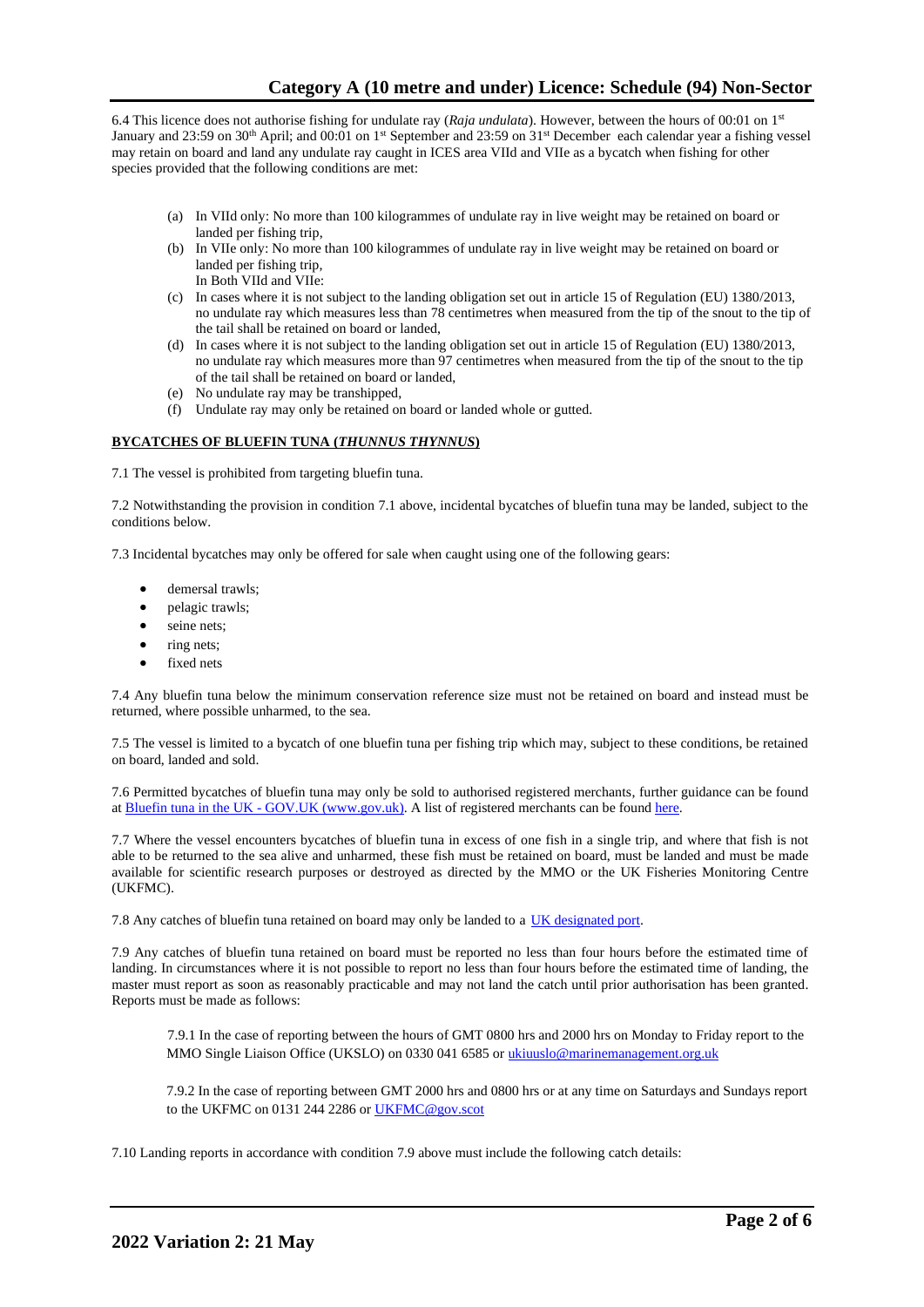- weight of each individual bluefin tuna retained onboard;
- total weight of bluefin tuna retained on board;
- number of individual bluefin tuna;
- the vessels identification details (including: name, PLN, IMO number where applicable);
- the intended port of landing;
- the estimated time of landing;
- the identity of the intended merchant if a commercial sale of a single bluefin tuna is intended;
- an email address for which the vessel or its owners can receive an electronic bluefin tuna catch document.

7.11 This licence does not authorise fishing for tuna by the drift net method.

#### **FISHING RESTRICTIONS FOR BASS**

8.1 This licence does not authorise fishing for, retaining on board, relocating, transhipping or landing European seabass (Dicentrarchus labrax) in ICES divisions 4b and 4c, and in ICES subarea 7.

8.2 Condition 8.1 above does not apply in ICES divisions 4b, 4c, 7d, 7e, 7f and 7h and in waters within the territorial sea of the United Kingdom in ICES divisions 7a and 7g between 00:00 on 1st January and 23.59 on 31st January and between 00:00 on 1<sup>st</sup> April and 23:59 on 31<sup>st</sup> December to a vessel using demersal trawls<sup>1</sup> or seines<sup>2</sup>.

8.3 Condition 8.1 above does not apply in ICES divisions 4b, 4c, 7d, 7e, 7f and 7h and in waters within the territorial sea of the United Kingdom in ICES divisions 7a and 7g between 00:00 on 1<sup>st</sup> January and 23:59 on 31<sup>st</sup> January and between 00:00 on 1<sup>st</sup> April and 23:59 on 31<sup>st</sup> December to a vessel which had been authorised in writing by the Marine Management Organisation to fish with a permitted gear.

8.4 For the purposes of conditions 8.1 and 8.2, a permitted gear means one of the following gear types:

- a. hooks and lines<sup>3</sup>,
- b. fixed gillnets<sup>4</sup>.

8.5 For vessels using demersal trawls and seines the vessel may only retain on board:

- a. unavoidable by-catches of sea bass that do not exceed 5% of the weight of the total catches of marine organisms on board during any single fishing trip, and
- b. no more than 760 kilogrammes of sea bass in any two consecutive months.

8.6 For vessels which have been authorised to fish using hooks and lines, the vessel may only retain on board or land sea bass which does not exceed in total 5.95 tonnes per calendar year.

8.7 For vessels which have been authorised to fish using fixed gillnets, the vessel may only retain on board bycatches of sea bass not exceeding 1.5 tonnes per calendar year.

8.8 A vessel authorised to fish for sea bass using more than one of the gear types set out in condition 8.2 and 8.3 may not retain on board sea bass if more than one of the gear types is present on board the vessel during any single fishing trip.

8.9 A vessel fishing with gear specified in condition 8.2 and/ or authorised to fish using one or more of the gear types set out in condition 8.4 and which uses more than one of those gear types in a single calendar month will be required to adhere to the lowest of the relevant catch limits set out in conditions 8.5, 8.6, and 8.7 above which apply to the gear types that the vessel has used.

#### **FARNE DEEPS FISHING RESTRICTIONS**

9.1 Subject to the exemptions below, vessels deploying demersal trawls and seines (with the exception of beam trawls) are prohibited from fishing in the Farne Deeps.

<sup>1</sup> All types of demersal trawls (OTB, OTT, PTB, TBB, TBN, TBS and TB).

<sup>2</sup> All types of seines (SSC, SDN, SPR, SV, SB and SX).

<sup>&</sup>lt;sup>3</sup> All long lines or pole and line or rod and line fisheries (LHP, LHM, LLD, LL, LTL, LX and LLS).

<sup>4</sup> All fixed gillnets and traps (GTR, GNS, FYK, FPN and FIX)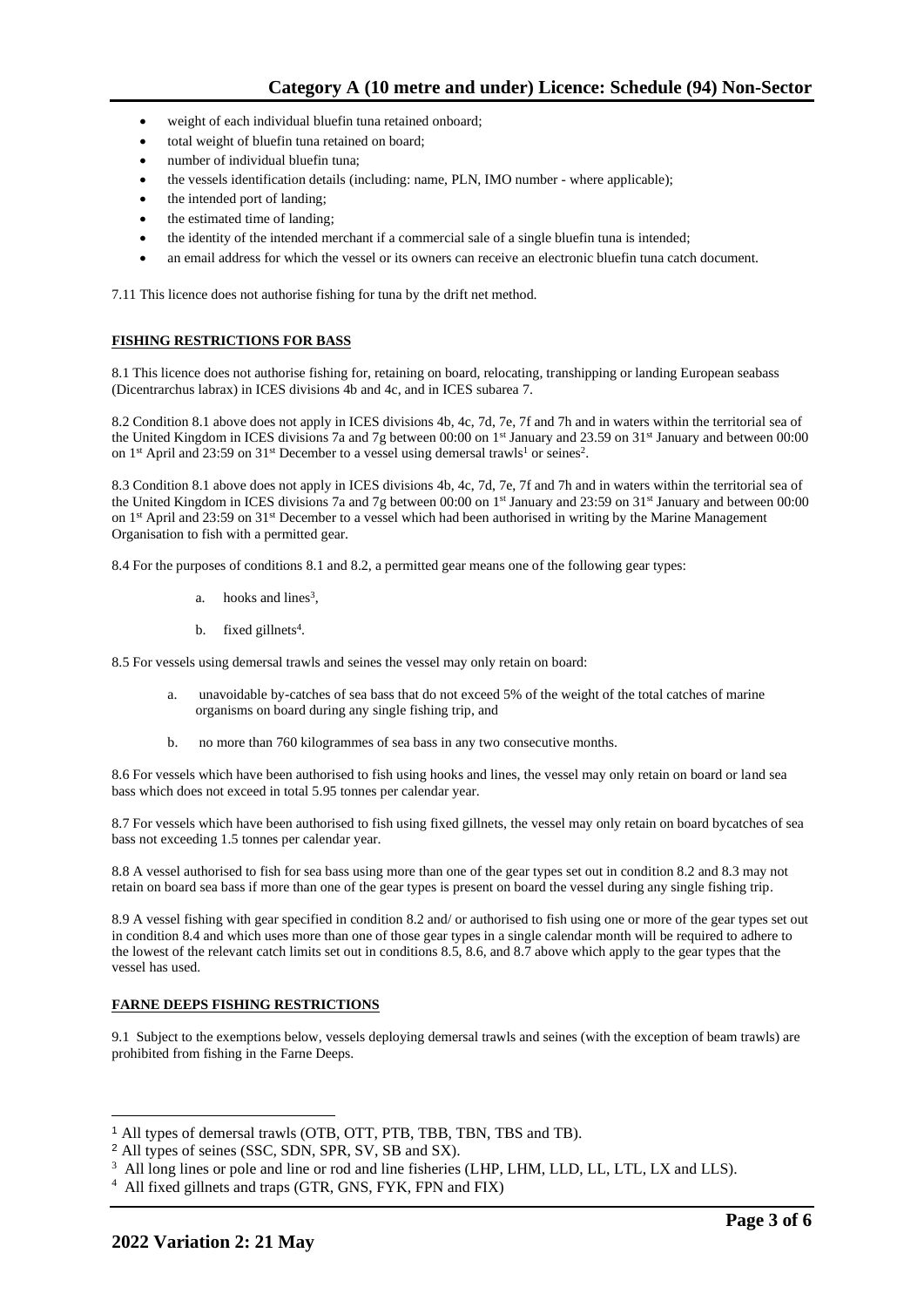9.2 The prohibition in condition 9.1 shall not apply to vessels with an engine power of 350 kw or less deploying a single-rig demersal trawl or seine within 12 nautical miles of the baselines from which the breadth of the territorial sea is measured and:

- a. of which the mesh size of the cod-end and any extension piece is 90 mm or greater and is constructed wholly or in part of a single twine having a thickness of 5mm or less and of which the foot rope (as would be viewed from above whilst the gear is deployed) is comprised of a single curved line only, or
- b. of which the mesh size of the cod-end and any extension piece is 100mm or greater and is constructed wholly or in part of a multiple twine of which no twine is of a thickness greater than 5 mm and of which the foot rope (as would be viewed from above whilst the gear is deployed) is comprised of a single curved line only and which is deployed only between 00:00 hrs on 15th May and 23:59 hrs on 15th September, or
- c. of which the mesh size of the cod-end and any extension piece is 120 mm or greater and is constructed wholly or in part of a multiple twine of which no twine is of a thickness greater than 5 mm and of which the foot rope (as would be viewed from above whilst the gear is deployed) is comprised of a single curved line only.

9.3 The prohibition in condition 9.1 shall not apply to vessels deploying single-rig or twin-rig demersal trawls or seines outside 12 nautical miles of the baselines from which the breadth of the territorial sea is measured and:

- a. of which the mesh size of the cod-end and any extension piece is 90 mm or greater in respect of single rigged vessels and is constructed wholly or in part of a single twine of 5 mm or less, or
- b. of which the mesh size of the cod-end and any extension piece is 100mm or greater and is constructed wholly or in part of a multiple twine of which no twine is of a thickness greater than 5 mm and which is deployed only between 00:00hrs on 15th May and 23:59 hrs on 15th September, or
- c. of which the mesh size of the cod-end and any extension piece is 95 mm or greater in respect of twin rigged vessels, and is constructed wholly or in part of a single twine of 5 mm or less, or
- d. of which the mesh size of the cod-end and any extension piece is 120 mm or greater and is constructed wholly or in part of a multiple twine of which no twine is of a thickness greater than 5 mm.

9.4 Vessels fishing in accordance with the prohibitions in 9.2 and 9.3 above are not permitted to deploy demersal trawls or seines with more than one cod-end per rig.

9.5 For the purposes of the prohibitions above "Farne Deeps" shall consist of all waters within the following ICES statistical rectangles:

- 38E8,
- 38E9,
- 39E8,
- 39E9,
- 40E8,
- 40E9.

# **SOUTH DEVON INSHORE FISHING GROUNDS**

10.1 Subject to the exceptions set out in sub-paragraph 9.3 below, no trawling or dredging shall take place in the areas and zones covered by the crabbing chart titled "South Devon Trawling and Crabbing Chart" operational from 1st January each year.

10.2 No fishing boat shall carry a scallop dredge or beam trawl in any part of the specified areas or zones unless every part of any dredge or beam trawl is totally inboard the boat.

10.3 Trawling or dredging may take place as follows:

a) anywhere by vessels fishing with pelagic trawls;

b) in those areas and zones on the chart in which trawling is permitted and during those periods specified in the schedule accompanying the chart;

c) in the area between Berry Head and Mewstone, east of the River Dart, enclosed by straight lines sequentially joining the following geographical co-ordinates:

> 50°20.30'N, 003°32.10'W 50°19.50'N, 003°30.20'W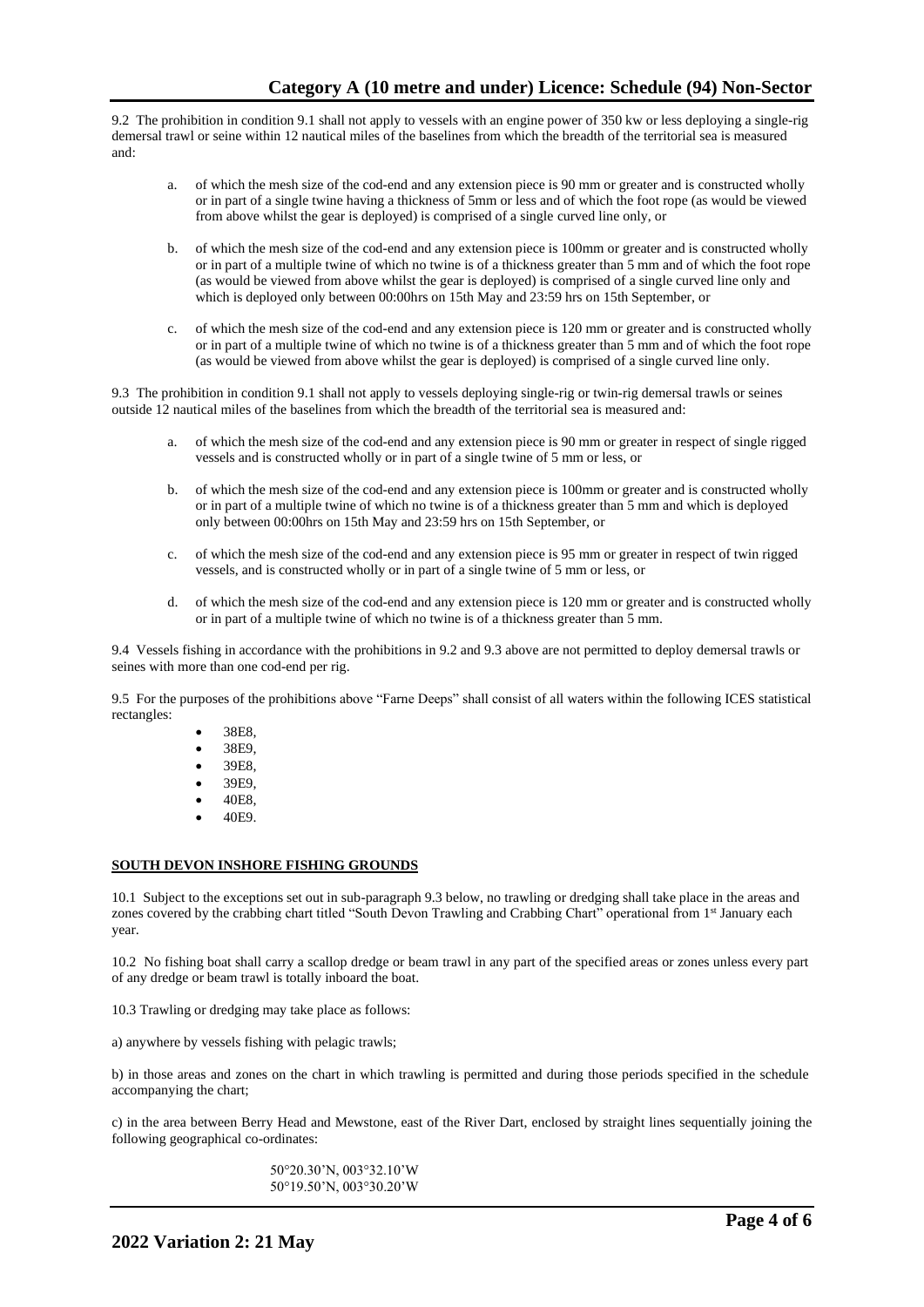50°20.40'N, 003°27.85'W 50°23.90'N, 003°29.00'W

by vessels using trawl nets, provided such vessels have an engine power of no more than 100kW, or by vessels using scallop dredges, provided such vessels have an engine power of no more than 100kW and use no more than two tow bars, and that any tow bar used does not exceed 2.6m in total length, and that there are no more than three dredges attached to each tow bar; and

d) in the area seaward of a line drawn from Splat Point to Limebury Point to the southern limit of a line drawn from Bolt Head to Garra Sands, and in the area landward of a line drawn from Greystone Ledge to Gregory Rocks, by vessels fishing for sandeels, with trawl or seine nets of a mesh size less than 16mm provided such vessels have an engine power of no more than 100kW.

10.4 Copies of the crabbing chart and the full list of co-ordinates and seasonal restrictions are available from any Marine Management Organisation office and on the MMO website. This information is also held at the offices of the Devon and Severn Inshore Fisheries and Conservation Authority (IFCA), the South Western Fish Producer Organisation Limited and the South Devon and Channel Shell Fishermen's Association.

# **MULL BOX**

11.1 The vessel to which this licence relates is prohibited, at all times, from fishing with a trawl or dredge (including a suction dredge) in that area off the Treshnish Isles, being the area of waters bounded by the following coordinates:

56° 37.460'N 006° 19.830'W 56° 35.620'N 006° 24.500'W 56° 28.850'N 006° 34.330'W 56° 28.680'N 006° 28.170'W<sup>5</sup>

11.2 Should the vessel be present in the area during this period all fishing gear which may be used for catching scallops must be lashed and stowed in accordance with Article 47 of Council Regulation (EC) 1224/2009.

# **CATCH RESTRICTIONS AND QUOTA LIMITATIONS**

12. The Authority of this licence is subject to the quota limitations as set out in Part II of the Annexe to this Schedule. All quantitative limitations are in live weight and relate to the maximum amount that may be caught and retained on board, landed or trans-shipped per calendar month unless otherwise stated. Where weekly catch limits are set, a "week" means 00:01 hours on any Sunday until 23:59 hours on the following Saturday. The quota limitations set out in Part II of the Annexe to this Schedule apply concurrently with, and not in addition to, any other quota limitations for the time being in force which have been imposed by any licence issued by a UK fisheries administration authorising the vessel to fish in waters outside British fishery limits.

# **PAIR TRAWLING**

13. When the vessel pair fishes with another vessel, the quantities of sea fish attributable to each vessel will be the quantities on board and landed by that vessel.

# **OUTER HEBRIDES INSHORE FISHERIES PILOT**

14.1 From 00:00 on  $5<sup>th</sup>$  November 2020 until  $4<sup>th</sup>$  October 2022, the vessel to which this licence relates may not fish using creels<sup>6</sup> within the "Outer Hebrides Pilot Project Area"; save for where a letter of derogation (**"Letter of Derogation"**) has been granted to the licence holder of the vessel by the Scottish Ministers and subject always to condition 14.2. The **Outer Hebrides Pilot Project Area** is the geographical area which forms part of the Scottish marine region for the Outer Hebrides<sup>7</sup>, bounded in the north by a line at 58°N heading due east from the Isle of Lewis near Sidhean Geodh' a' Chudaig; bounded on the south by a line at 56° 43.870' N; and bounded on the west by the Barra Head (Berneray) to Harris Protected Area<sup>8</sup> and shown outlined on [this map](https://www.gov.scot/publications/outer-hebrides-inshore-fisheries-pilot-area) (but which map is demonstrative only).

14.2 Where a Letter of Derogation is granted in terms of condition 14.1, above, the following conditions shall apply:

<sup>5</sup> All co-ordinates are on WGS84 datum and are accurate at a scale of 1:10,000.

<sup>6</sup> All references to "creel(s)" in conditions 14.1 and 14.2 have the meaning given in article 2 of the Marking of Creels (Scotland) Order 2020, SSI 2020 No 168.

<sup>7</sup> The Scottish Marine Regions Order 2015, SSI 2015 No. 193

<sup>8</sup> The Inshore Fishing (Prohibition of Fishing and Fishing Methods) (Outer Hebrides) Order 2017, SSI 2017 No. 48.